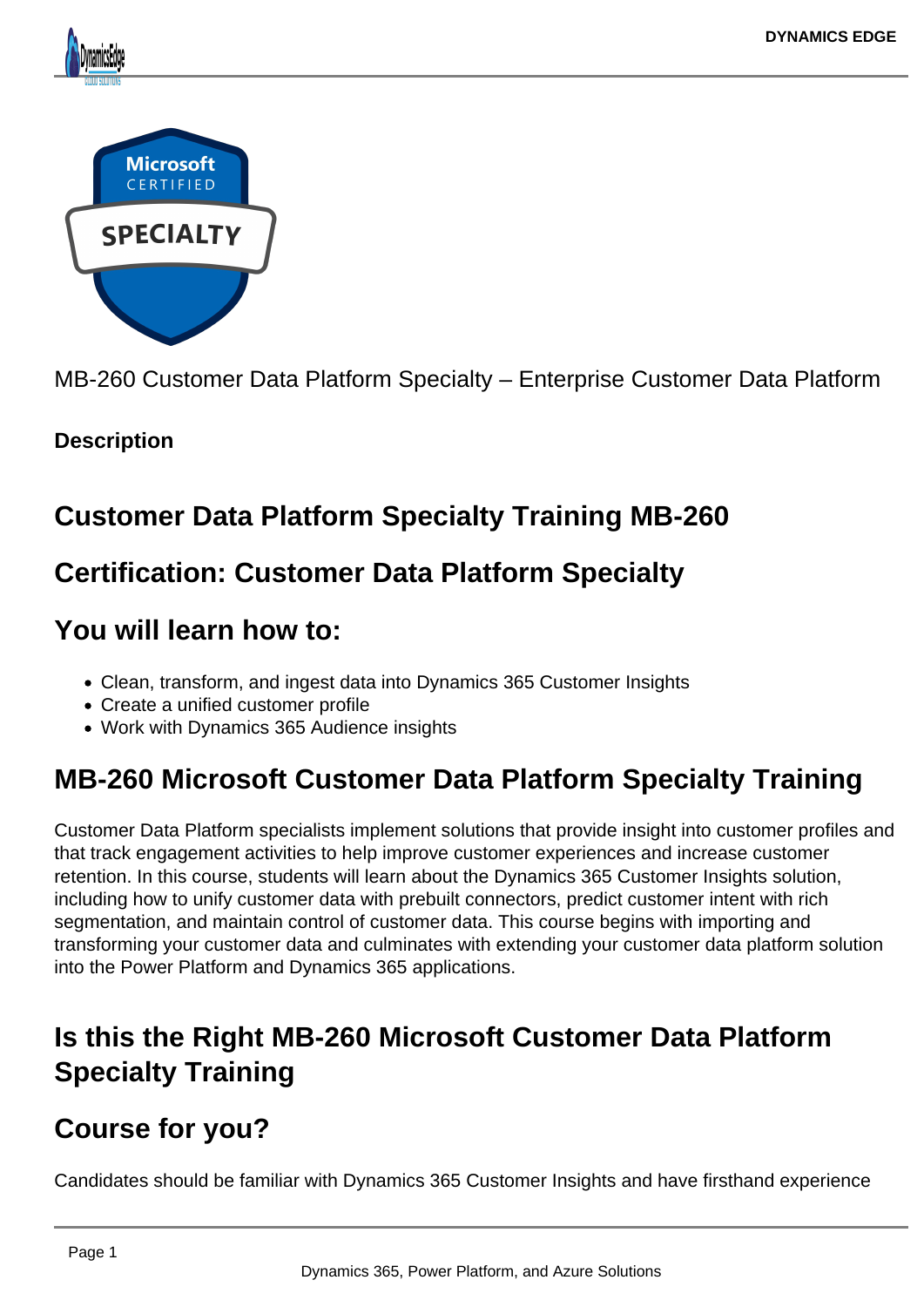

with one or more additional Dynamics 365 apps, Power Query, Microsoft Dataverse, Common Data Model, and Microsoft Power Platform. They should also have working knowledge of practices related to privacy, compliance, consent, security, responsible AI, and data retention policy.

## **Good to know before you attend this class:**

- Familiarity with Dynamics 365 Customer Insights
- Firsthand experience with one or more Dynamics 365 apps, Power Query, Microsoft Dataverse, Common Data Model, and Microsoft Power Platform

# **Course outline**

## **Module 1: Get started with Dynamics 365 Customer Insights**

This module will cover the business value of a customer data platform and the user interface of Dynamics 365 Customer Insights.

#### **Lessons**

- Introduction to the customer data platform
- Administer Dynamics 365 Customer Insights
- Explore user permissions in Dynamics 365 Customer Insights

#### **Lab : Verify environment**

After completing this module, students will be able to:

- Describe the value of a customer data platform
- Describe the functionality of Dynamics 365 Customer Insights
- Administer environments and users in Dynamics 365 Customer Insights

## **Module 2: Ingest data into Dynamics 365 Customer Insights**

This module will cover how to clean, transform, and import Data into Customer Insights.

#### **Lessons**

- Import and transform data
- Connect to data sources
- Work with data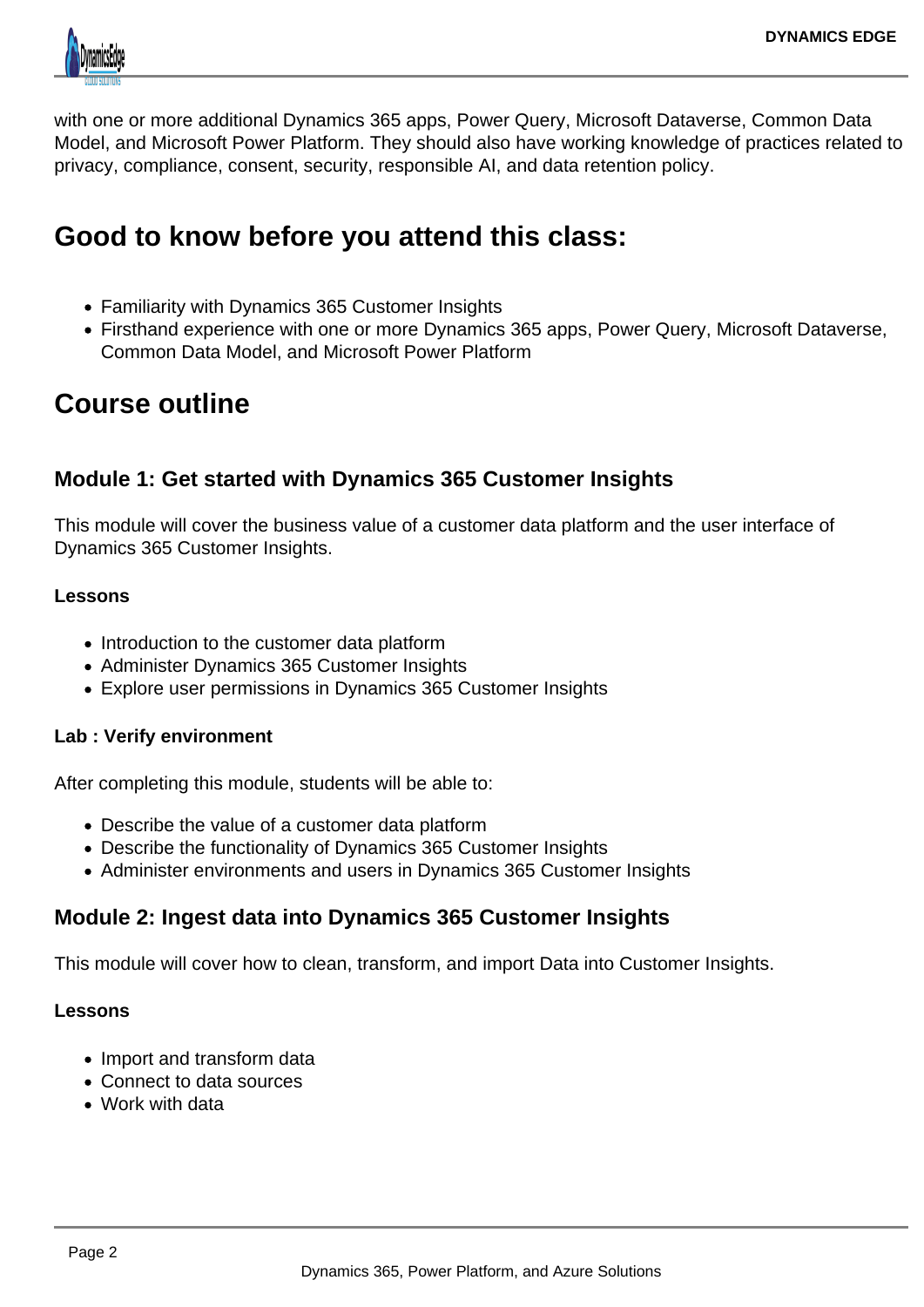

#### **Lab : Ingest data**

After completing this module, students will be able to:

- Perform data transformation and import data using Power Query
- Connect to Microsoft Dataverse and Common Data Model sources
- Set up data refreshes

## **Module 3: Create a unified customer profile in Dynamics 365 Customer Insights**

This module will cover how to map, match, and merge data to create a unified customer profile. After creating the customer profile, we will define search and filter indexes to search for customers.

#### **Lessons**

- Map data
- Match data
- Merge data
- Find customers

#### **Lab : Unify the data**

After completing this module, students will be able to:

- Map data, including using intelligent mapping, primary keys, and attribute types
- Match data, including specifying order, rules, conditions, and deduplication
- Merge data using system recommendations or manually
- Configure search and filter indexes
- Search for customers

## **Module 4: Work with Dynamics 365 Customer Insights**

This module will cover relationships, activities, measures, and segments.

#### **Lessons**

- Explore Audience insights
- Define relationships and activities
- Work with measures
- Work with segments

#### **Lab : Work with activities**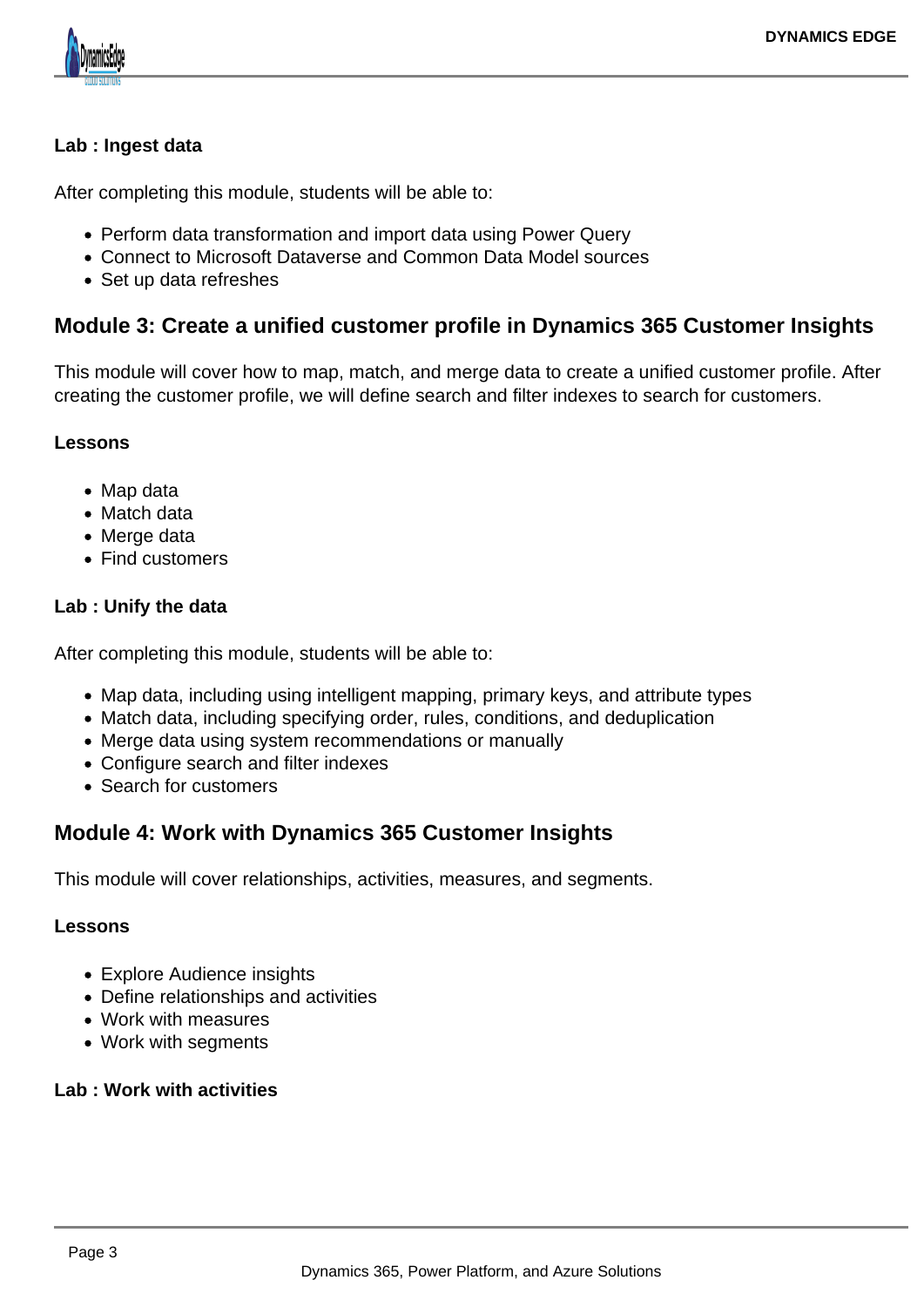

#### **Lab : Define measures**

#### **Lab : Create segments**

After completing this module, students will be able to:

- Define activities
- Define relationships
- Create measures from scratch or use a template
- Manage segments and get suggested segments

### **Module 5: Enrich data and predictions with Audience insights**

This module will cover how to enrich data, including brand and interest enrichment, how to use predictions, and how to use machine learning models.

#### **Lessons**

- Enrich data
- Use predictions
- Use machine learning models

#### **Lab : Subscription Churn Model**

#### **Lab : Predictions**

#### **Lab : Enrich data**

After completing this module, students will be able to:

- Identify the different options for data enrichment
- Enrich their customer data
- Define predictions
- Predict subscription churn
- Use machine learning models
- Describe responsible AI principles

### **Module 6: Manage external connections with Customer Data Platform**

This module will cover extension options for Customer Insights data, including how to surface data in Dynamics 365 applications and the Microsoft Power Platform.

#### **Lessons**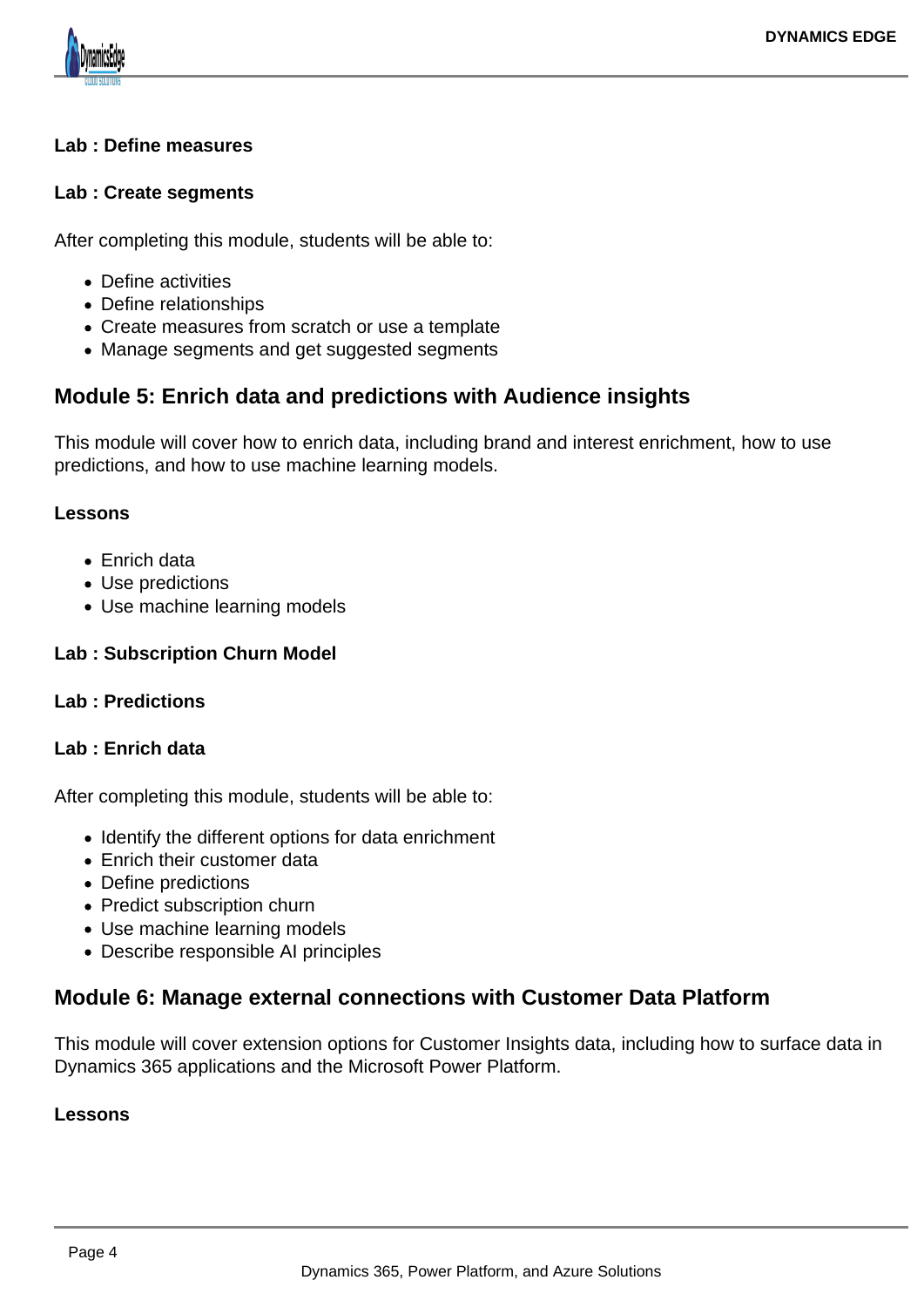- Export Customer Insights data
- Use Customer Insights with Microsoft Power Platform
- Display Customer Insights data in Dynamics 365 apps
- More ways to extend Customer Insights

Lab : Extend with the Power Platform

Lab : Extend with the Dynamics 365 apps

After completing this module, students will be able to:

- Surface Customer Insights data in Dynamics 365
- Use Customer Insights with Power Apps, Power Automate, and Power BI
- Use Customer Insights with Azure Synapse Analytics
- Understand use cases for Customer Insights APIs

Related Courses:

[MB-210 Microsoft Dynamics 365 Sales](https://www.dynamicsedge.com/product/mb-210-dynamics-365-crm-sales-manager-sales-person-business-analyst/)

[MB-220 Microsoft Dynamics 365 Marketing](https://www.dynamicsedge.com/product/mb-220-dynamics-365-crm-marketing-automation-and-campaign-management/)

[MB-230 Microsoft Dynamics 365 Customer Service](https://www.dynamicsedge.com/product/mb-230-dynamics-365-crm-customer-service-support-customers-anytime-anywhere/)

[MB-240 Microsoft Dynamics 365 Field Service](https://www.dynamicsedge.com/product/mb-240-dynamics-365-crm-field-service-proactive-automation/)

[MB-260 Microsoft Customer Data Platform Specialty](https://www.dynamicsedge.com/product/22851/)

Related Certifications:

[Microsoft Certified: Customer Data Platform Specialty](https://docs.microsoft.com/en-us/learn/certifications/customer-data-platform-specialty/)

[Learning Paths](https://docs.microsoft.com/en-us/learn/paths/build-customer-insights/?wt.mc_id=d365_cdp_blog_wwl)

[Dynamics 365 Community](https://community.dynamics.com/365/b/communityteam/posts/announcing-the-new-microsoft-certified-customer-data-platform-specialty-certification)

Contact Usor Live Chat if you have questions or concerns about Microsoft Technical Course. PRODUCT TYPE